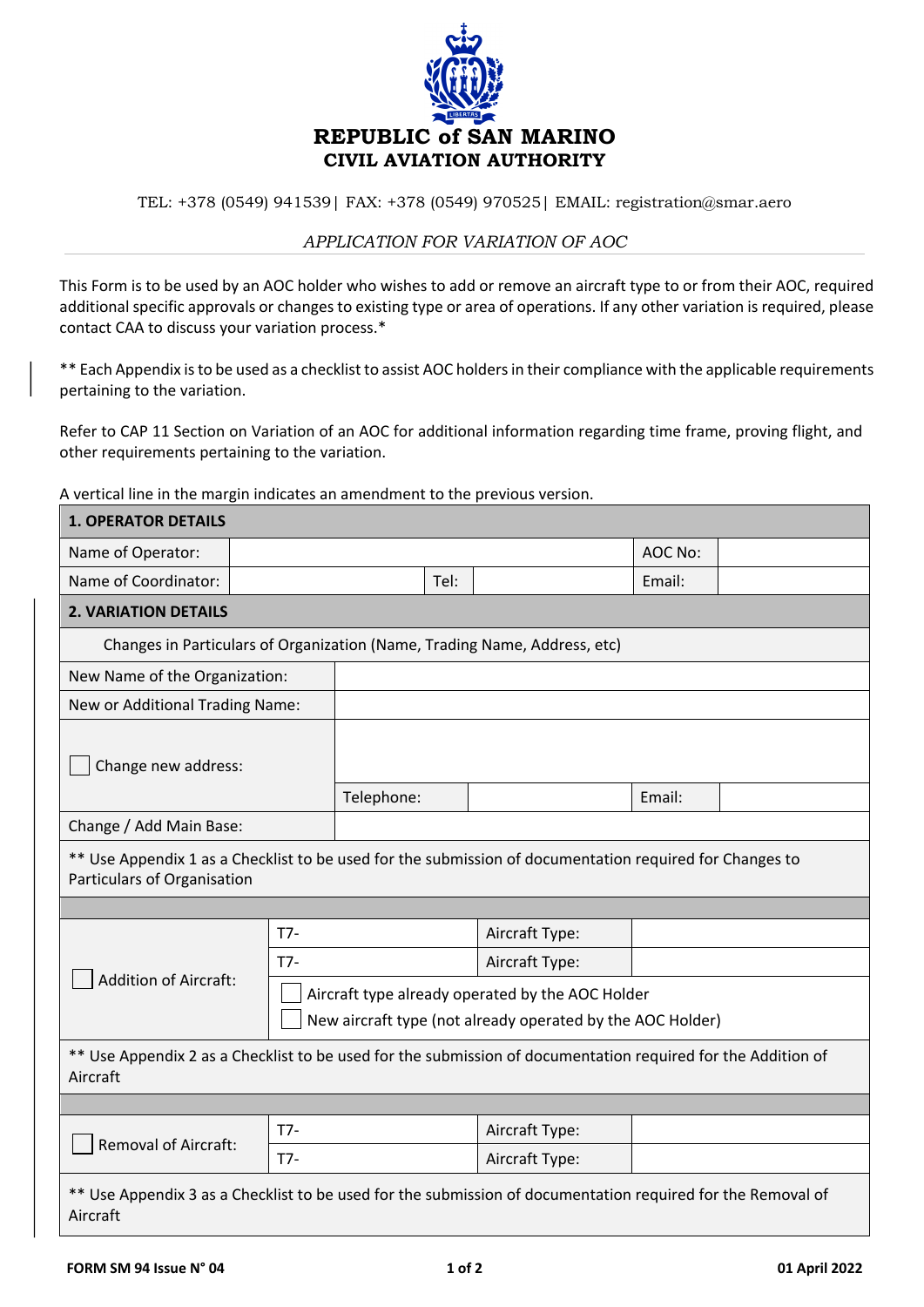

|                                                                                                                                                                                | Type of Operation:                                                           | Passenger<br>Cargo<br><b>Aerial Work</b><br><b>External Load</b><br><b>Emergency Medical Service</b>                                                                                                                                                                    |  |  |  |  |  |
|--------------------------------------------------------------------------------------------------------------------------------------------------------------------------------|------------------------------------------------------------------------------|-------------------------------------------------------------------------------------------------------------------------------------------------------------------------------------------------------------------------------------------------------------------------|--|--|--|--|--|
| Change to Operation<br>Specifications:                                                                                                                                         | <b>Specific Approvals:</b>                                                   | Performance Based Operations (PBN)<br><b>RVSM</b><br><b>NAT HLA</b><br>All Weather Operations (AWO)<br>EFB<br><b>PBCS</b><br>CPDLC/ADS-C<br>ADS-B Out<br>HUD/EVS (Credit Operation)<br><b>EDTO</b><br>Non-EDTO for 120-180 minutes<br>Steep Approach<br>Dangerous Goods |  |  |  |  |  |
|                                                                                                                                                                                | Areas of Operation:                                                          | Removal of Areas<br><b>Addition of Areas</b>                                                                                                                                                                                                                            |  |  |  |  |  |
|                                                                                                                                                                                | Removal of Areas of Operation, Types of Operation and/or Specific Approvals. | ** Use Appendix 4 as a Checklist to be used for the submission of documentation required for the Addition or                                                                                                                                                            |  |  |  |  |  |
|                                                                                                                                                                                |                                                                              |                                                                                                                                                                                                                                                                         |  |  |  |  |  |
| Change in Other*:                                                                                                                                                              | Description of Variation:                                                    |                                                                                                                                                                                                                                                                         |  |  |  |  |  |
|                                                                                                                                                                                |                                                                              | ** If any other variation is required, please contact CAA to discuss your variation process.                                                                                                                                                                            |  |  |  |  |  |
| <b>3. SCHEDULE OF EVENTS</b>                                                                                                                                                   |                                                                              |                                                                                                                                                                                                                                                                         |  |  |  |  |  |
| Proposed commencement of operation (if applicable):                                                                                                                            |                                                                              |                                                                                                                                                                                                                                                                         |  |  |  |  |  |
| <b>4. APPLICANT'S DECLARATION</b>                                                                                                                                              |                                                                              |                                                                                                                                                                                                                                                                         |  |  |  |  |  |
| I hereby apply for a variation to the Air Operator Certificate and declare that, to the best of my knowledge and<br>belief, the statements given in this application are true. |                                                                              |                                                                                                                                                                                                                                                                         |  |  |  |  |  |
| Date:                                                                                                                                                                          |                                                                              | Position in Company:                                                                                                                                                                                                                                                    |  |  |  |  |  |
| Name of Applicant:                                                                                                                                                             |                                                                              | Signature of<br>Applicant:                                                                                                                                                                                                                                              |  |  |  |  |  |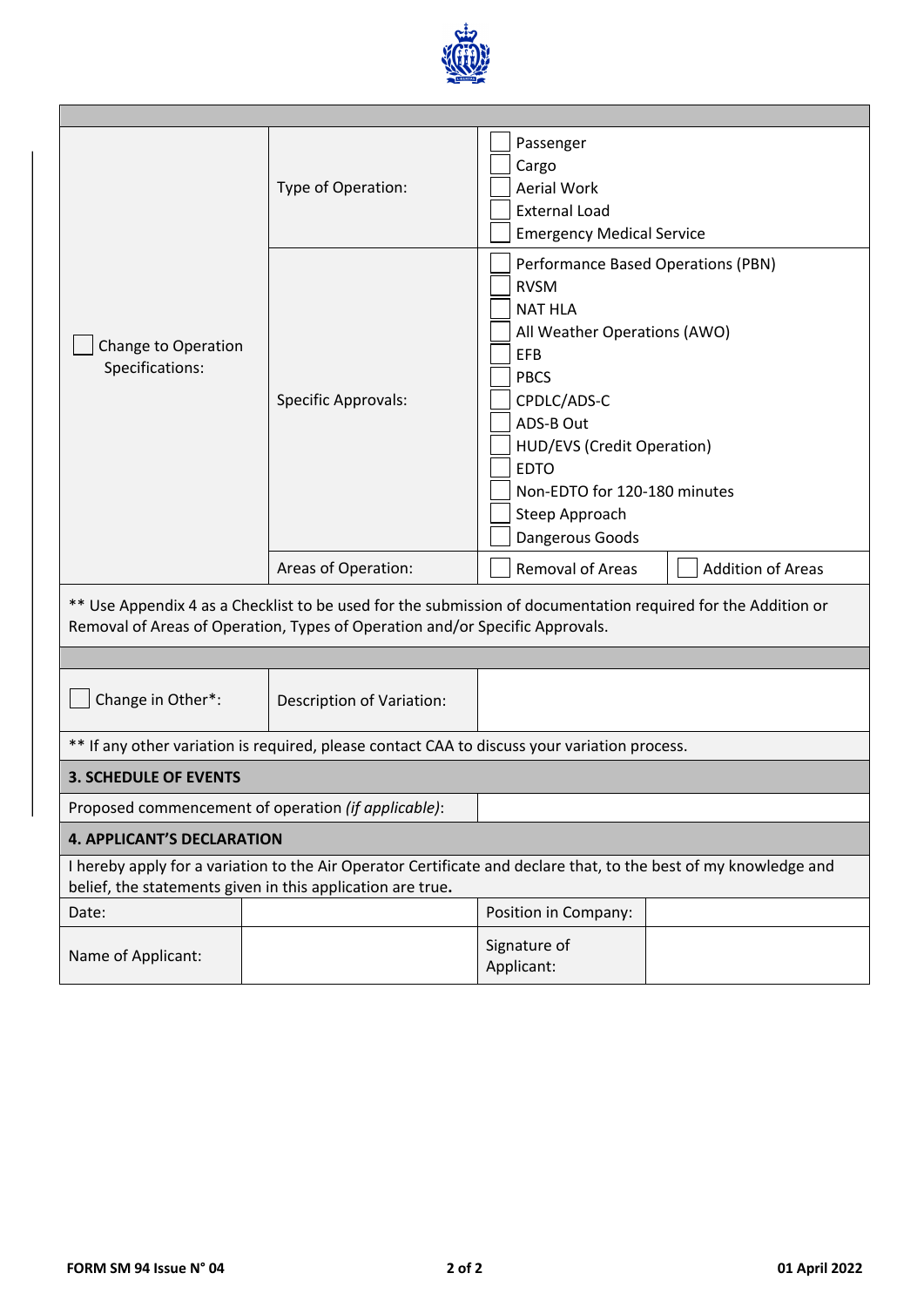

## **APPENDIX I TO FORM SM 94**

## **CHECKLIST FOR THE SUBMISSION OF AN AOC VARIATION FOR CHANGES TO PARTICULARS OF ORGANISATION**

**Note:** The Comments field is to enable a more detailed description of the status of the item, i.e. intended date of submission, if required for clarification.

| No.            | if included,<br><b>Item</b>                                                                   | <b>Tick</b> | <b>Comments</b> |  |  |
|----------------|-----------------------------------------------------------------------------------------------|-------------|-----------------|--|--|
| 1              | Application for Variation of AOC complete (Form SM 94)                                        |             |                 |  |  |
| $\overline{2}$ | San Marino Company Vigenza                                                                    |             |                 |  |  |
| 3              | Operations Manual Part A amendment (if applicable)                                            |             |                 |  |  |
| 4              | Operations Manual Part B amendment (if applicable)                                            |             |                 |  |  |
| 5              | Operations Manual Part C amendment (if applicable)                                            |             |                 |  |  |
| 6              | Operations Manual Part D amendment (if applicable)                                            |             |                 |  |  |
| 7              | Maintenance Management Exposition (MME) amendment (if applicable)                             |             |                 |  |  |
| 8              | Maintenance Support Contracts (if not in the MME)                                             |             |                 |  |  |
| 9              | Maintenance Programme (if applicable)                                                         |             |                 |  |  |
| 10             | Tech Log Amendment (if applicable)                                                            |             |                 |  |  |
| 11             | Minimum Equipment List (MEL) (if applicable)                                                  |             |                 |  |  |
| 12             | Lease/Management Agreement (if applicable)                                                    |             |                 |  |  |
| 13             | Aircraft Certificate of Insurance (if applicable)                                             |             |                 |  |  |
| 14             | Form SM 09 ELT Coding for Change of Organisation's Name                                       |             |                 |  |  |
|                | Other supporting documentation included with application as affected by any change(s) (list): |             |                 |  |  |
| 15             |                                                                                               |             |                 |  |  |
| 16             |                                                                                               |             |                 |  |  |
| 17             |                                                                                               |             |                 |  |  |
| 18             |                                                                                               |             |                 |  |  |
| 19             |                                                                                               |             |                 |  |  |
| 20             |                                                                                               |             |                 |  |  |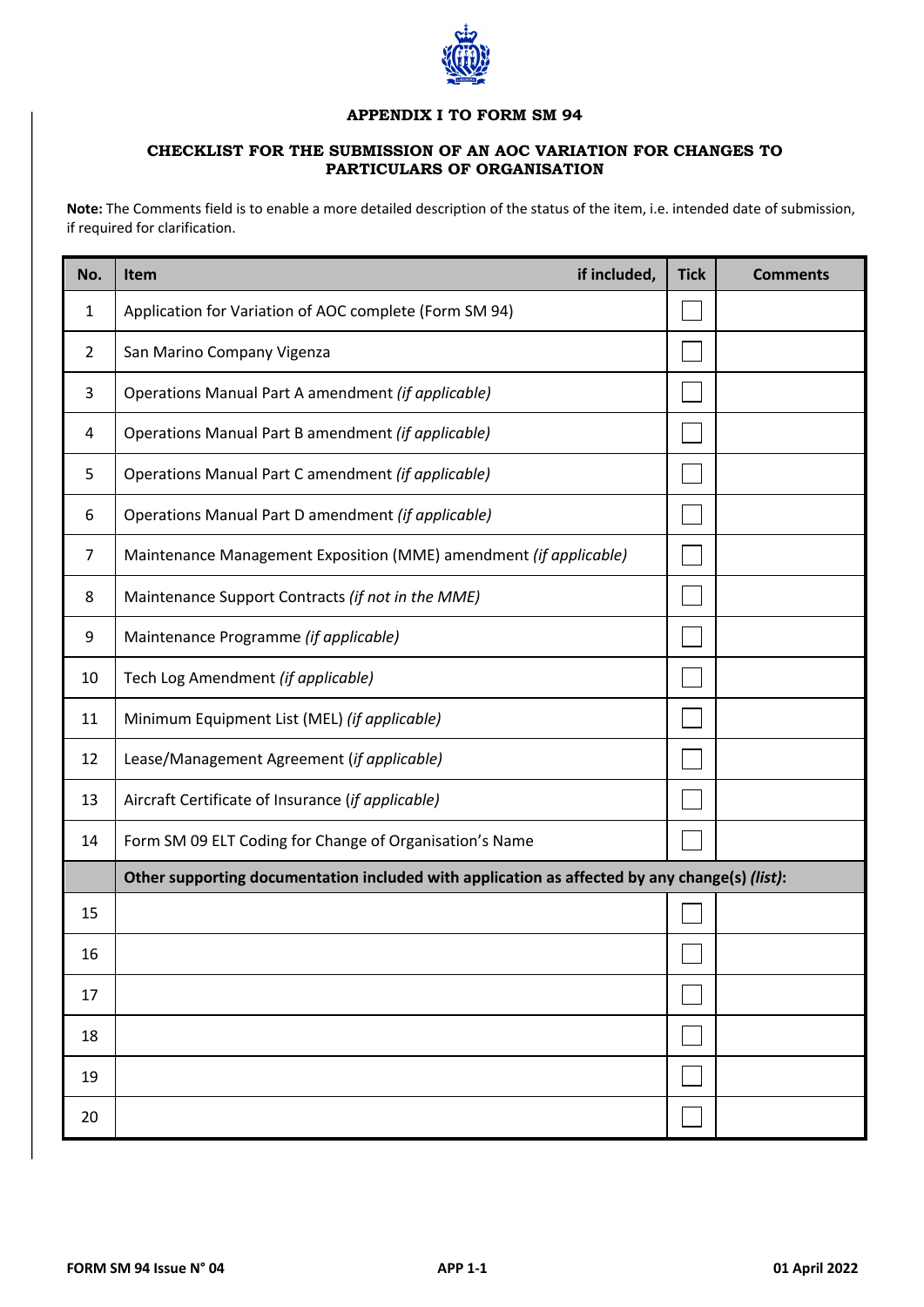

## **APPENDIX 2 TO FORM SM 94**

## **CHECKLIST FOR THE SUBMISSION OF AN AOC VARIATION FOR THE ADDITION OF AIRCRAFT**

**Note:** The Comments field is to enable a more detailed description of the status of the item, i.e. intended date of submission, if required for clarification.

| No.            | if included,<br><b>Item</b>                                                                           | <b>Tick</b> | <b>Comments</b> |
|----------------|-------------------------------------------------------------------------------------------------------|-------------|-----------------|
| 1              | Application for Variation of AOC complete (Form SM 94)                                                |             |                 |
| $\overline{2}$ | Operations Specifications with proposed variation (Use Appendix A of CAP<br>11)                       |             |                 |
| 3              | Schedule of Events (if applicable)                                                                    |             |                 |
| 4              | SMS risk assessment                                                                                   |             |                 |
| 5              | Legal documents/contracts/letters of intent                                                           |             |                 |
| 6              | Lease/Management agreements (Form SM 158)                                                             |             |                 |
| 7              | <b>Operations Manual Compliance Statement</b><br>(Form SM 80 - Aeroplane or Form SM 80A - Helicopter) |             |                 |
| 8              | <b>Operations Manual Part A amendment</b>                                                             |             |                 |
| 9              | Operations Manual Part B including the following where applicable (if not<br>separate or in OMA)      |             |                 |
| 10             | <b>Cabin Crew Manual</b>                                                                              |             |                 |
| 11             | Dispatch Manual                                                                                       |             |                 |
| 12             | <b>Aircraft Operating Manual</b>                                                                      |             |                 |
| 13             | Aircraft checklists                                                                                   |             |                 |
| 14             | Safety Briefing Card                                                                                  |             |                 |
| 15             | <b>Ground Operation Manual</b>                                                                        |             |                 |
| 16             | Cargo Loading Manual                                                                                  |             |                 |
| 17             | Weight & Balance Manual                                                                               |             |                 |
| 18             | <b>EDTO Manual</b>                                                                                    |             |                 |
| 19             | EFB Manual (Form SM 06)                                                                               |             |                 |
| 20             | Operations Manual Part C amendment (if applicable)                                                    |             |                 |
| 21             | Operations Manual Part D amendment (if applicable)                                                    |             |                 |
| 22             | Safety Management System (SMS) Manual amendment (if applicable)                                       |             |                 |
| 23             | Quality Manual (QM) amendment (if applicable)                                                         |             |                 |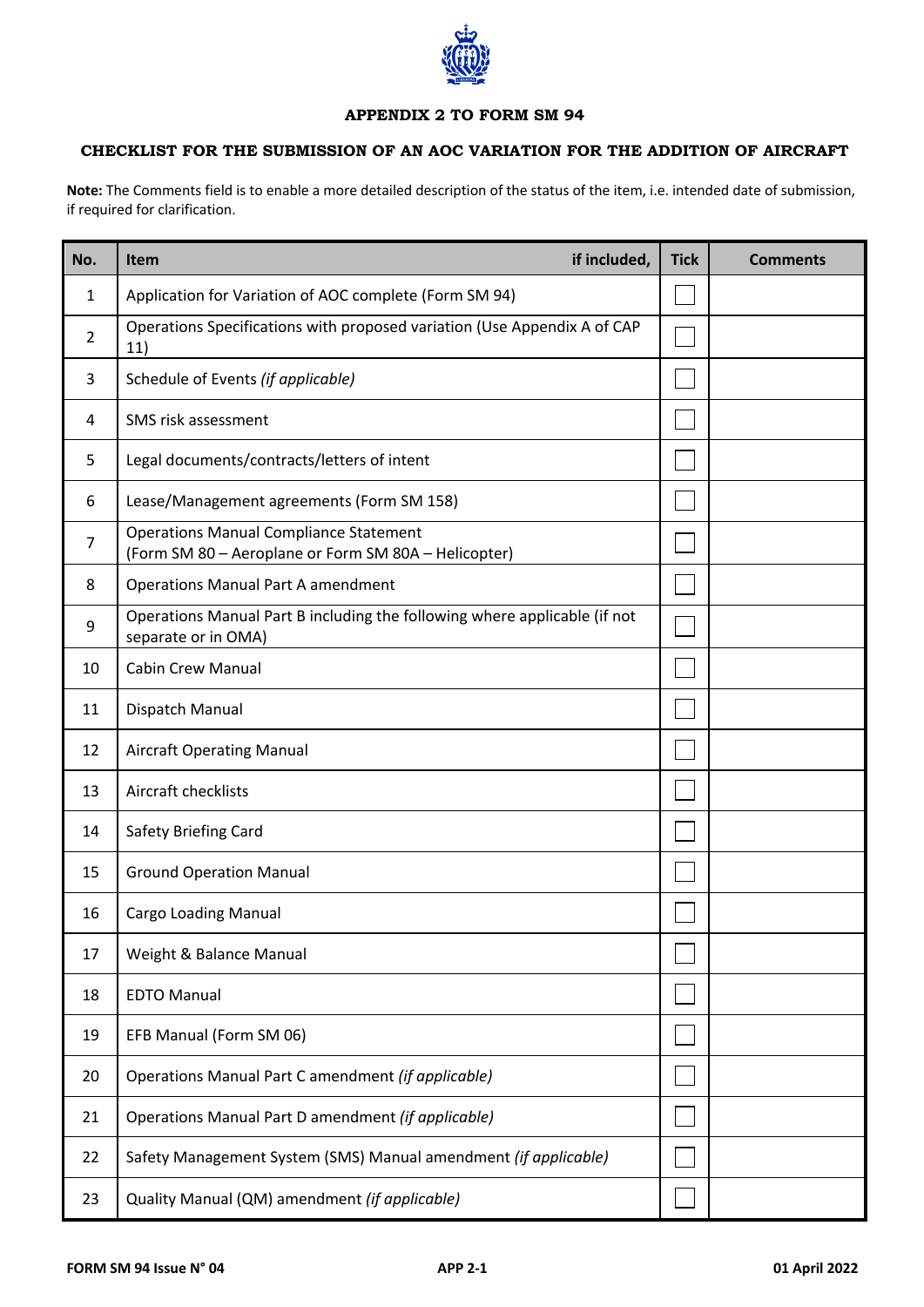

| 24 | Emergency Response Plan (ERP) Manual amendment (if applicable)                                                       |  |
|----|----------------------------------------------------------------------------------------------------------------------|--|
| 25 | Access to manufacturers' manuals (AFM, FCOM, QRH, AMM, MPD, etc.)                                                    |  |
| 26 | <b>Type Certificate Data Sheet</b>                                                                                   |  |
| 27 | Minimum Equipment List (Form SM 03) along with MMEL, DDG & CDL                                                       |  |
| 28 | Subpart M Compliance Statement - CAR OPS 1/3<br>(Form SM 79 - Aeroplane or Form SM 79A - Helicopter) (if applicable) |  |
| 29 | Maintenance Management Exposition (MME) amendment (Form SM 108A)                                                     |  |
| 30 | Maintenance Support Contracts (if not in the MME)                                                                    |  |
| 31 | Maintenance Programme (Form SM 73 and SM 74)                                                                         |  |
| 32 | Technical log (Form SM 128)                                                                                          |  |
| 33 | Instruments and Equipment Compliance Statement - CAR OPS 1/3<br>(Form SM 76 - Aeroplane or Form SM 76C - Helicopter) |  |
|    | Application Forms for required specific operation approvals:                                                         |  |
| 34 | Confirmation of Area of Operations (Form SM 153)                                                                     |  |
| 35 | Application for Designated Airspace (Form SM 04A)                                                                    |  |
| 36 | Application for All Weather Operations (Form SM 05A)                                                                 |  |
| 37 | Application for EFB (Form SM 06)                                                                                     |  |
| 38 | Application for HUD-EVS operational Credit (Form SM 07A)                                                             |  |
| 39 | Application for CPDLC and/or ADS (ADS-B Out and/or ADS-C) (Form SM 30)                                               |  |
| 40 | Application for EDTO (Form SM 126 for aeroplanes only)                                                               |  |
| 41 | Application for Non-EDTO for 120-180 minutes (Form SM 126A)                                                          |  |
| 42 | Application for steep approaches (Form SM 135A)                                                                      |  |
| 43 | Application for PBCS (RCP (240) and/or RSP (180)) (Form SM 138A)                                                     |  |
| 44 | Ensure flight crew licences validations applied for                                                                  |  |
| 45 | Operator's Financial Capabilities - Compliance with CAA Information<br>Circular No. 18 (if applicable)               |  |
|    | Other supporting documentation included with application (list):                                                     |  |
| 46 |                                                                                                                      |  |
|    |                                                                                                                      |  |
| 47 |                                                                                                                      |  |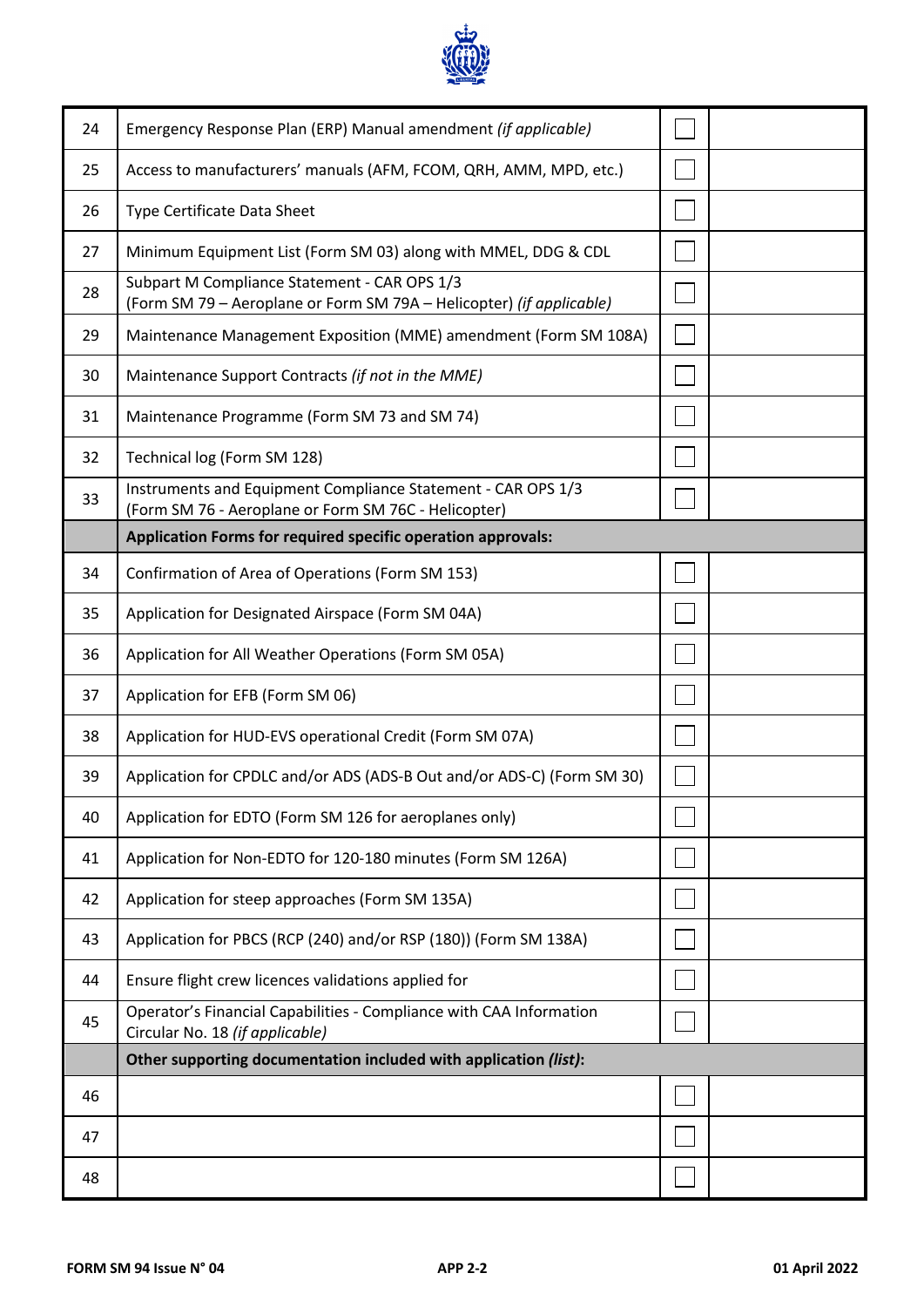

| 49 |  |  |
|----|--|--|
| 50 |  |  |
| 51 |  |  |

*Note: When there is an addition of a similar type of aircraft (such as another make of corporate jet) to the AOC may only require a desk-top review of amendments to manuals. At the discretion of the CAA, a proving flight may be required in some circumstances. The CAA also reserves the right to conduct an on-site inspection on the Operator Maintenance System. In this case, Subpart M Compliance Statement - CAR OPS 1/3 is applicable (Item 18). Refer to CAP 11 para 7.2.*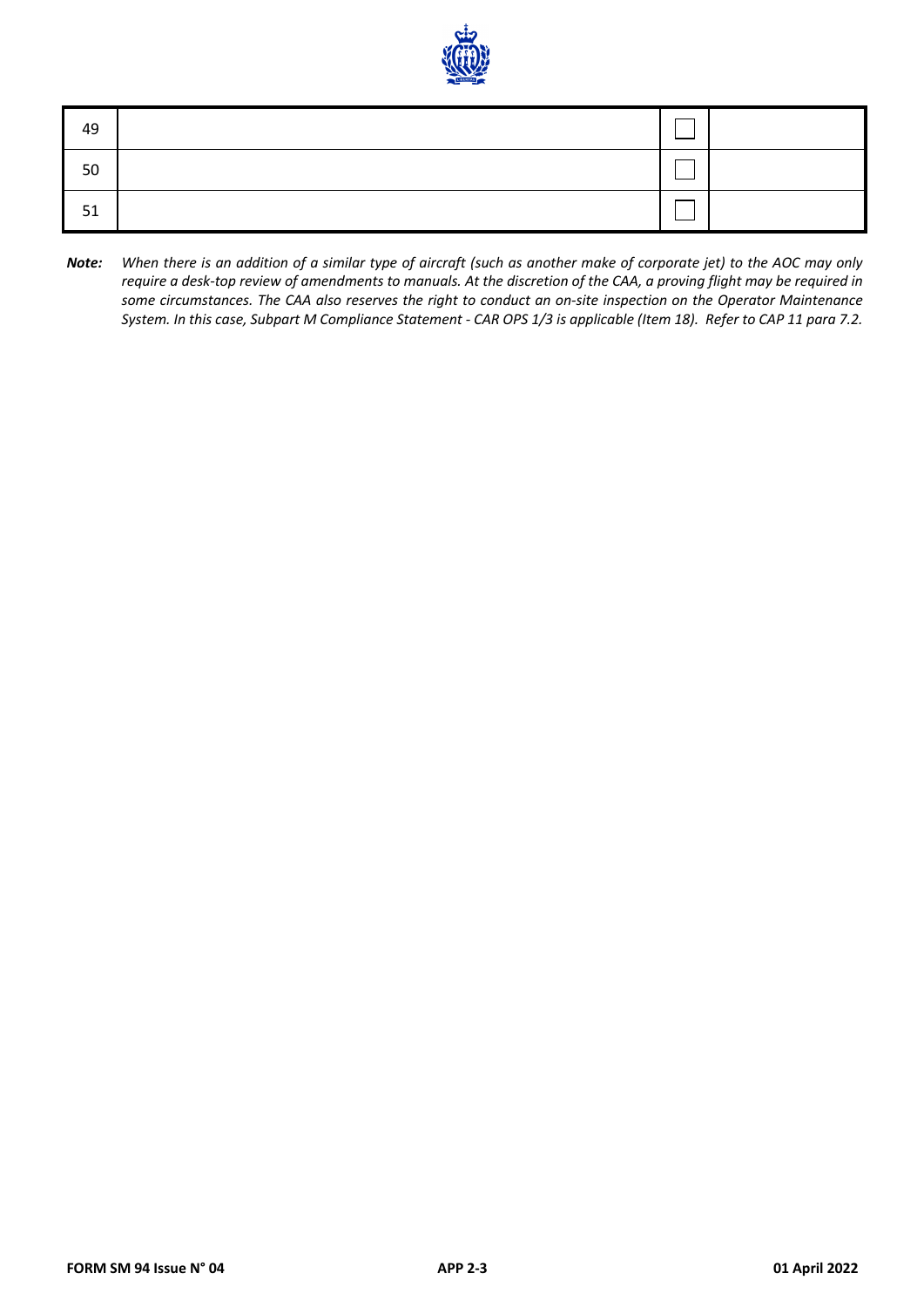

# **APPENDIX 3 TO FORM SM 94**

## **CHECKLIST FOR THE SUBMISSION OF AN AOC VARIATION FOR THE REMOVAL OF AIRCRAFT**

**Note:** The Comments field is to enable a more detailed description of the status of the item, i.e intended date of submission, if required for clarification.

| No.            | if included,<br>Item                                                     | <b>Tick</b> | <b>Comments</b> |
|----------------|--------------------------------------------------------------------------|-------------|-----------------|
| 1              | Application for Variation of AOC complete (Form SM 94)                   |             |                 |
| $\overline{2}$ | Operations Manual Part A amendment (if applicable)                       |             |                 |
| 3              | Operations Manual Part B amendment (if applicable)                       |             |                 |
| 4              | Operations Manual Part C amendment (if applicable)                       |             |                 |
| 5              | Operations Manual Part D amendment (if applicable)                       |             |                 |
| 6              | Cabin Crew Manual amendment (if applicable)                              |             |                 |
| 7              | Maintenance Management Exposition (MME) amendment (if applicable)        |             |                 |
| 8              | Maintenance Programme amendment (if applicable)                          |             |                 |
| 9              | Termination Management Agreement (if the Aircraft remains T7-Registered) |             |                 |
|                | Other supporting documentation included with application (list):         |             |                 |
| 10             |                                                                          |             |                 |
| 11             |                                                                          |             |                 |
| 12             |                                                                          |             |                 |
| 13             |                                                                          |             |                 |
| 14             |                                                                          |             |                 |
| 15             |                                                                          |             |                 |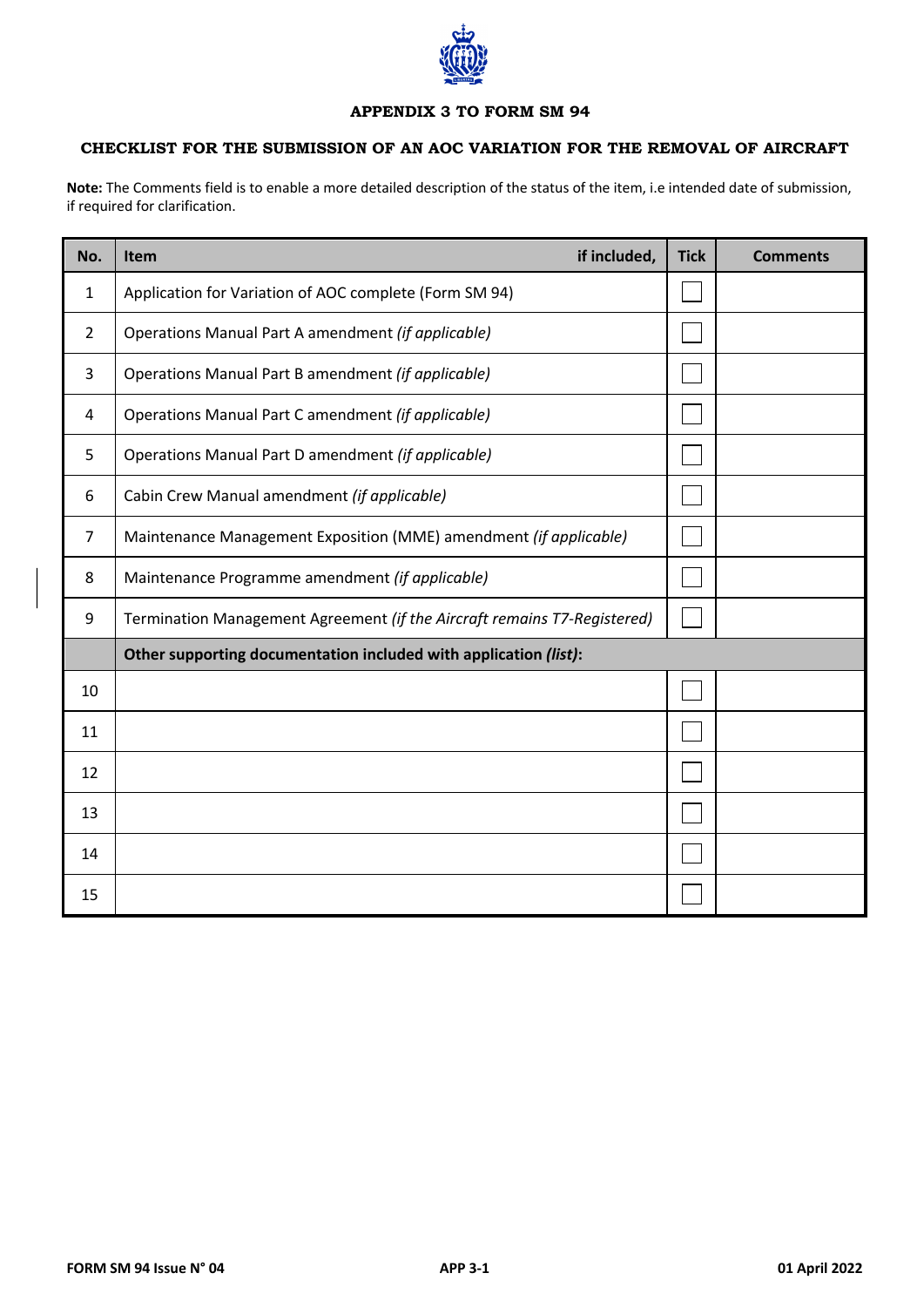

#### **APPENDIX 4 TO FORM SM 94**

## **CHECKLIST FOR THE SUBMISSION OF AN AOC VARIATION FOR ADDITION OF AREAS OF OPERATION, TYPES OF OPERATION AND/OR SPECIFIC APPROVALS**

**Note:** The Comments field is to enable a more detailed description of the status of the item, i.e intended date of submission, if required for clarification.

| No. | if included,<br><b>Item</b>                                                                                          | <b>Tick</b> | <b>Comments</b> |  |  |
|-----|----------------------------------------------------------------------------------------------------------------------|-------------|-----------------|--|--|
| 1   | Application for Variation of AOC complete (Form SM 94)                                                               |             |                 |  |  |
| 2   | Operations Specifications with proposed variation (Use Appendix A of CAP<br>11)                                      |             |                 |  |  |
| 3   | SMS risk assessment                                                                                                  |             |                 |  |  |
| 4   | Operations Manual Compliance Statement (Form SM 80) (if applicable)                                                  |             |                 |  |  |
| 5   | Operations Manual Part A amendment (if applicable)                                                                   |             |                 |  |  |
| 6   | Operations Manual Part B amendment (if applicable)                                                                   |             |                 |  |  |
| 7   | Operations Manual Part C amendment (if applicable)                                                                   |             |                 |  |  |
| 8   | Operations Manual Part D amendment (if applicable)                                                                   |             |                 |  |  |
| 9   | EFB Manual if not in OMB (Refer to Form SM 06) (if applicable)                                                       |             |                 |  |  |
| 10  | Minimum Equipment List Amendment (Form SM 03) along with MMEL, DDG<br>& CDL (if applicable)                          |             |                 |  |  |
| 11  | Instruments and Equipment Compliance Statement - CAR OPS 1/3<br>(Form SM 76 - Aeroplane or Form SM 76C - Helicopter) |             |                 |  |  |
|     | Application Forms for required specific operation approvals:                                                         |             |                 |  |  |
| 12  | Confirmation of Area of Operations (Form SM 153)                                                                     |             |                 |  |  |
| 13  | Application for Designated Airspace (Form SM 04A)                                                                    |             |                 |  |  |
| 14  | Application for All Weather Operations (Form SM 05A)                                                                 |             |                 |  |  |
| 15  | Application for EFB (Form SM 06)                                                                                     |             |                 |  |  |
| 16  | Application for HUD-EVS operational Credit (Form SM 07A)                                                             |             |                 |  |  |
| 17  | Application for CPDLC and/or ADS (ADS-B Out and/or ADS-C) (Form SM 30)                                               |             |                 |  |  |
| 18  | Application for EDTO (Form SM 126 for aeroplanes only)                                                               |             |                 |  |  |
| 19  | Application for Non-EDTO for 120-180 minutes (Form SM 126A)                                                          |             |                 |  |  |
| 20  | Application for steep approaches (Form SM 135A)                                                                      |             |                 |  |  |
| 21  | Application for PBCS (RCP (240) and/or RSP (180)) (Form SM 138A)                                                     |             |                 |  |  |